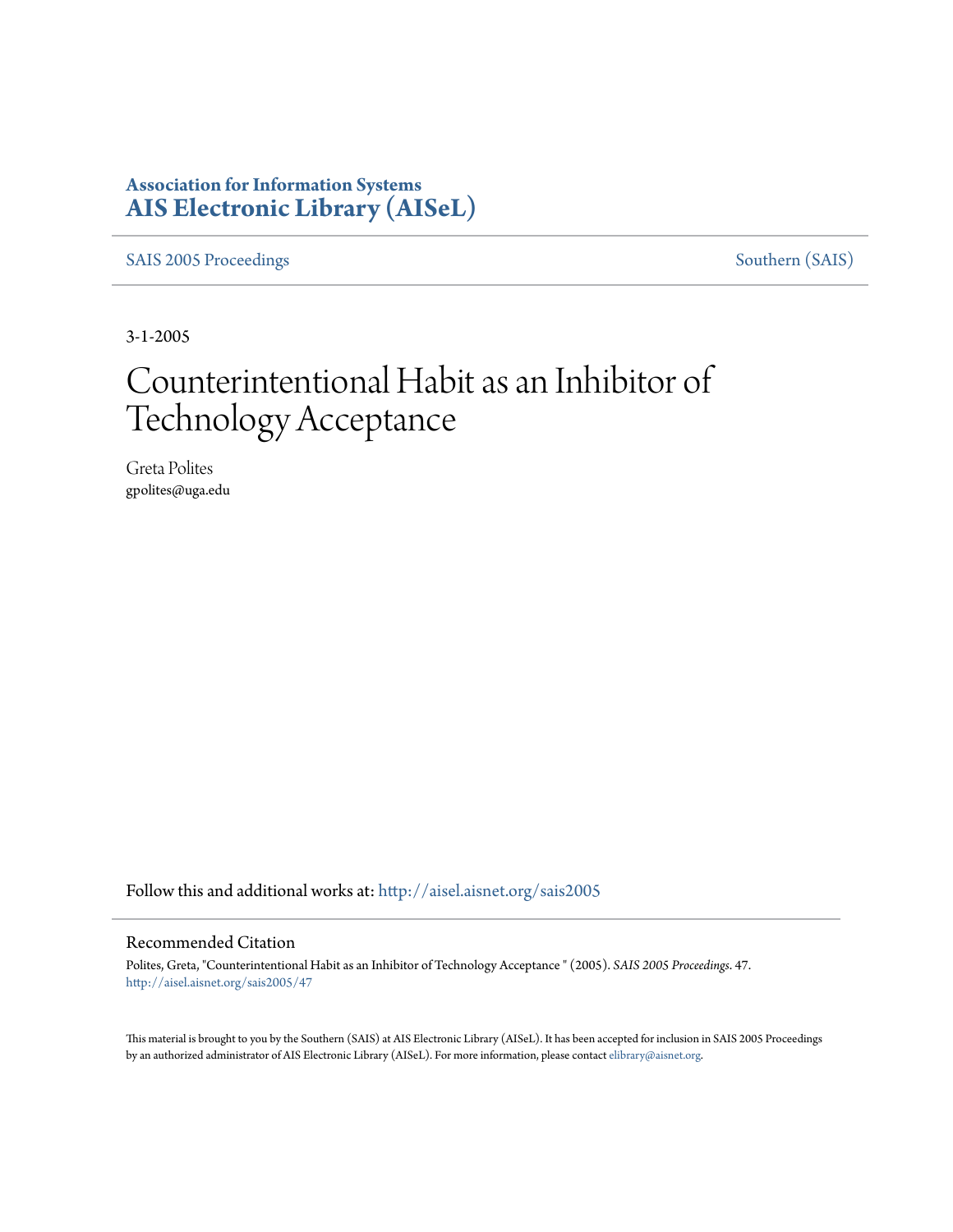## **COUNTERINTENTIONAL HABIT AS AN INHIBITOR OFTECHNOLOGY ACCEPTANCE**

**Greta L. Polites University of Georgia**  gpolites@uga.edu

#### **Abstract**

*Most behavioral models used in information systems (IS) research have focused primarily on the role of conscious intentions in determining whether users will adopt or continue using a particular IS. Only recently have IS researchers begun exploring subconscious, automatic predictors of behavior such as habit. Perhaps the biggest constraint has been the lack of a universally accepted, theoretically based, and valid measurement instrument for the study of this complex psychological phenomenon. This paper builds on recent advances in the understanding of habitual behavior from social psychology, by proposing the development of an improved habit measure to be applied in an IS setting. The validated measure will then be used to examine how habit can counteract intentions and inhibit the adoption and use of systems that have been deemed important to a company's success. Specifically, we hypothesize that habitual use of an existing system will negatively impact both intentions to use, and actual usage of, a new system. By better understanding habit's inhibiting influence on IS acceptance, strategies can be developed for the specific purpose of breaking these preexisting habits, and encouraging the development of new ones.* 

**Keywords:** habit, technology acceptance, inhibitors to IS usage

#### **Introduction**

Much research has been conducted in recent years to try to determine the factors influencing user acceptance of information technologies. Most of the models that have been proposed are variants of theories taken from social psychology, which focus primarily on the role of conscious intentions in predicting future behavior. Until recently, little theoretical attention has been paid to other subconscious, automatic predictors of behavior such as habit. Even then, habit has often been confused with similar concepts such as the frequency of past usage behavior and IS experience level, resulting in a lack of habit measures with a high degree of reliability and validity. Previous IS research has also focused primarily on the role habitual behavior may play in *continuance* of usage of an existing information system, or similarly, how the development of habitual behavior toward a new system may lead to increased *future* usage. There has been little extrapolation to the concept that deeply ingrained habitual behavior toward an old system may *negatively* affect intentions and usage of a newly introduced one. Recent advances in the understanding of habit from social psychology can be useful in developing a more robust measure of habit as it relates to information systems usage. This measure can then be used to explore the relationship between habitual use of an outdated system and other factors affecting intention to use, and actual use, of a new system.

This study will incorporate elements from both the theory of planned behavior (Ajzen, 1985) and the technology acceptance model (Davis, 1989) perspectives in explaining how habit toward an old system can act as an inhibitor of new system use. It is proposed that a user may perceive a new system to be both useful and easy to use (as prescribed in TAM), and even voice *intentions* to use it, yet never see these intentions to fruition due to the subconscious role of habit. A strong habit may also have a direct negative impact on intentions themselves, potentially counteracting the influence of other antecedents in predicting intention to use a system. Given the paper's focus on situations in which habit leads to *innovation dissonance* (Rogers & Shoemaker, 1971), we will not investigate habit's role in negatively influencing the various antecedents of intention themselves, although we recognize that such relationships may exist and be worthy of future study.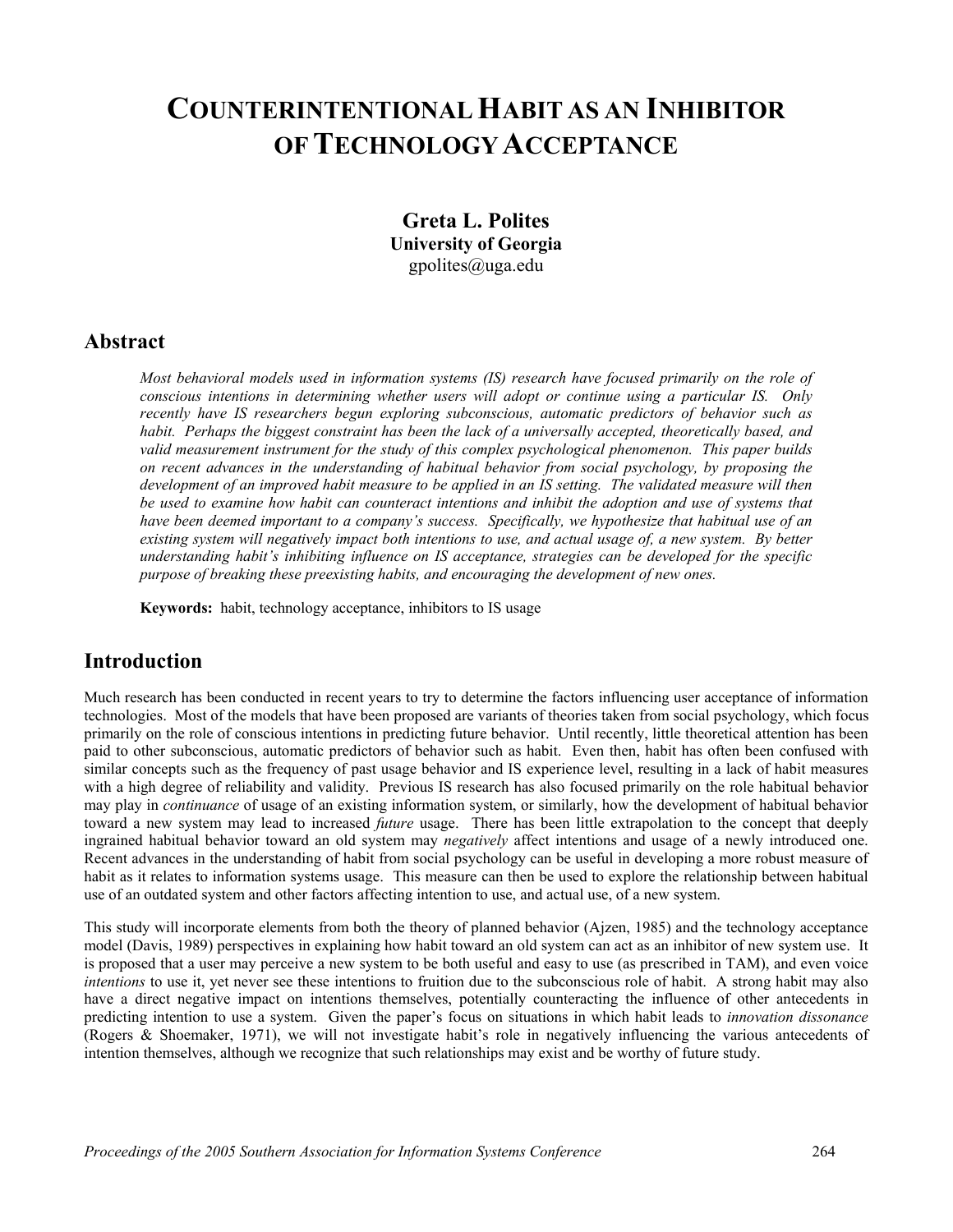## **Theoretical Background**

#### *Definition of Habit*

Habit, in a non-IS specific context, has been defined as "learned sequences of acts that have become automatic responses to specific cues, and are functional in obtaining certain goals or end-states" (Verplanken & Aarts, 1999, quoted in Møller, 2003, p.3), and as a tendency to repeat past behavior given a stable supporting context (Ouellette & Wood 1998). Habits may vary in scope; applying either to a variety of situations, or to one very specific and well-defined situation (Møller, 2003). While some researchers have felt that habits are nonvolitional and unintentional, others have pointed out that automatic, routinized behaviors, while often nonvolitional, can also be volitional and part of intentional behavior systems (Ouellette & Wood, 1998; Ajzen, 2002).

#### *Previous Operationalizations of Habit*

Despite a plethora of social psychology articles studying habit, there is still a huge need for a solid, theoretically based operationalization of the habit construct. Ajzen (2002), Verplanken & Orbell (2003), and Klockner et al. (2003) have all discussed limitations of the various operationalizations of habit appearing in social psychology literature:

- *Habit as frequent past behavior* (Triandis, 1980; Ouellette & Wood, 1998)
- This is probably the most commonly used measure of habit. However, while Triandis (1977) believed that habit strength could be measured by the number of times a person has already performed an act, and thus strength of habit grows with repeated performance of a behavior, Ajzen (2002) argues that simply because a behavior is repeated many times does not mean that it has been habituated. He states that "whether a frequently performed behavior has or has not habituated is an empirical question, and to answer it we need an independent and validated measure of habit" (p.109).
- *Habit as a scripted form of behavior* (Verplanken et al., 1997; Klockner et al., 2003) This measure has been referred to as the response-frequency measure of habit (RFM). Participants are presented with a number of habit-related situations (such as travel destinations) and are asked to respond as quickly as possible with the behavioral choice they associate with that situation. This method has weaknesses in that it requires a controlled research environment, cannot guarantee spontaneous answers, and places time pressures on respondents in order to "force" answers that are based on one's habits.
- *Habit as a self-reported measure* (see Verplanken & Orbell, 2003 for a list of references) In many studies, respondents have simply been asked to indicate how often they have conducted a particular behavior in the past "without awareness" or "by force of habit." Such a method is faulty in that it combines an estimate of behavioral frequency and habit strength into a single measure. One must also question whether the word "habit" in and of itself is truly understood in the same way by all respondents, as well as whether a respondent can accurately report on a behavior that by definition is subconscious (Klockner et al., 2003; Ouellette & Wood, 1998).

Verplanken & Orbell (2003, p.1316) felt that while existing self-report measures were inadequate, there was "no reason why habit strength might not be measured by means of self-reports." Thus they created the 12-item Self-Report Habit Index (SRHI) (see Table 1 in the Appendix), as a first attempt at incorporating all the various facets of habitual behavior:

- *functional / goal-directed* (this implies that to some degree, habits are intentional or volitional, and are associated with specific tasks; see Ouellette & Wood, 1998 and Møller, 2003 for further references)
- *history of repetition of behavior* (incorporates the idea that one must have regular opportunities to practice a behavior in order for it to become habitual)
- *automacity* (see Bargh, 1996; Wood & Quinn, 2002):
	- o *difficulty of controlling behavior*
	- o *lack of awareness*
	- o *efficiency* (habits require little mental effort to execute, thus freeing mental capacity to do other things)
- *expression of one's identity* (not relevant in all contexts; see Hardcastle, 2003)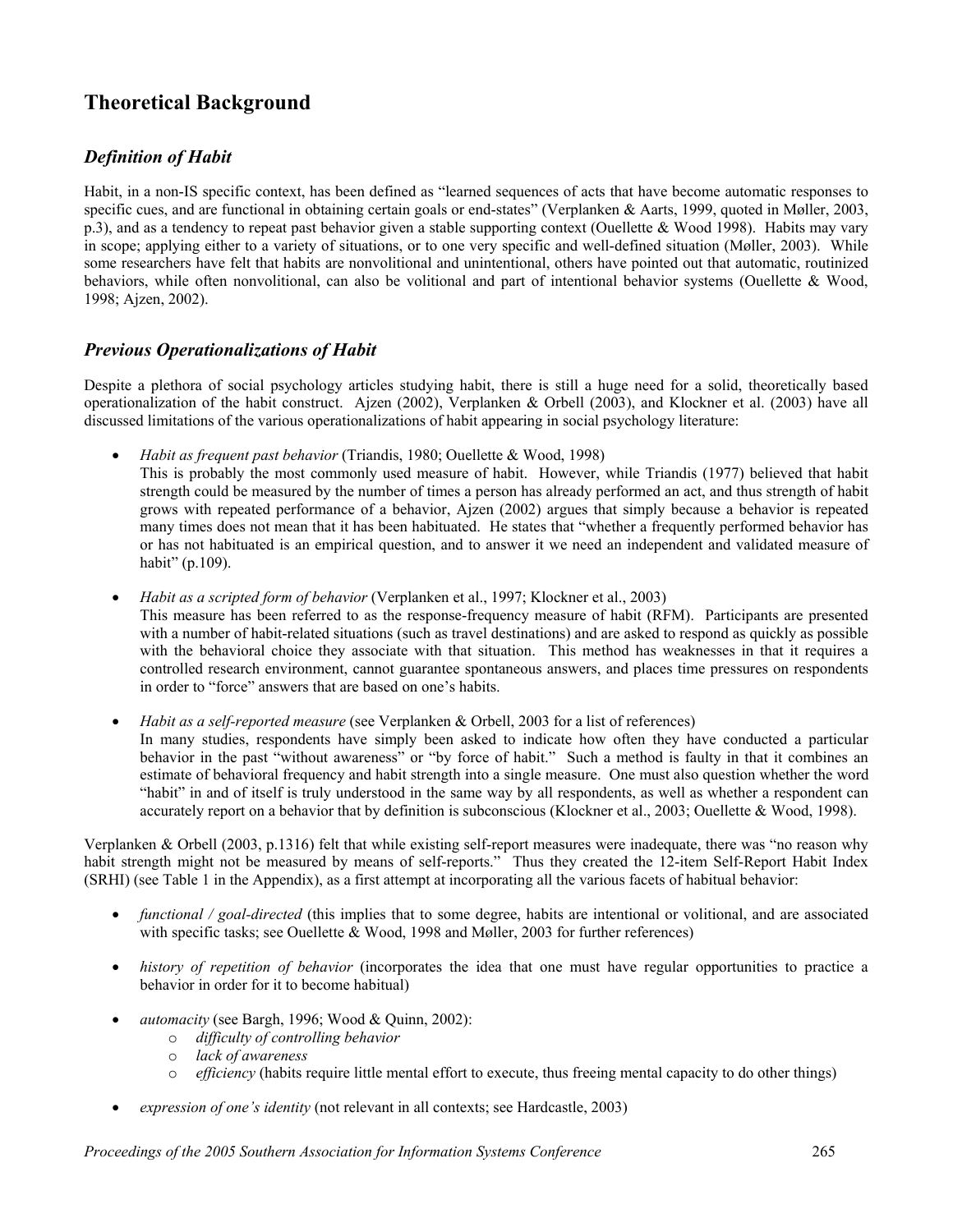It is our belief that Verplanken and Orbell's scale is a promising alternative to existing habit measures, and can be further adapted and refined for use in IS research.

#### *The Relationship Between Habit, Intentions, and Behavior*

Ouellette & Wood (1998) suggested that action generation and control could follow two processes: (a) automatic repetition of past acts and (b) controlled, conscious reliance on behavioral intentions. This implies that habits and intentions jointly predict actions, and can either conflict or correspond. Their extensive review of past research indicated that in situations where habits are unlikely to develop or not well established, behavior should be guided by deliberative reasoning processes. However, in stable contexts with high opportunity to practice routinized responses, habits will be the most important predictors of behavior. This is because habits can be performed quickly, effortlessly, in parallel with other activities, and with minimal attention (Bargh, 1989 in Ouellette & Wood, 1998). They also found that habit could have a direct impact on intentions themselves, independent of other antecedents such as attitudes and social norms.

#### *Habit and IS Usage*

Though habit has been studied both directly and indirectly (Thompson et al., 1994; Venkatesh et al., 2000) in prior IS research, these studies have viewed habit as a positive influence on continued usage of an existing system. Further, with few exceptions (e.g., Limayem et al., 2001; Limayem et al., 2003; Limayem & Hirt, 2003), habit has been equated with either experience or frequency of past behavior, which we have already found to be an inadequate measure.

Gefen alluded to the idea that habitual usage of an existing system could potentially *interfere* with the adoption of a new one:

In the broader case of adopting a new IT, the model implies that resistance to the adoption of a new IT may be in part due to habitual usage with a previous system. If this holds across IT, then from a managerial point of view, one way of increasing user acceptance of an IT, whether directly or through increased PU and PEOU, is to get the users in the habit of using it. This also means, however, that replacing an old IT might be harder than otherwise envisioned because it is not enough just to rely on the users' rational assessment that the new IT is more useful and easier to use. Rather, it is necessary also to overcome the force of habit, which this study has shown to be of comparable strength to that of the PU and PEOU. (Gefen, 2003, p.9)

Limayem et al. (2001) echo this view of the limitations of simply manipulating the antecedents of intention to encourage new behavior:

What is important to recognize is that this empirically shows that as IT usage becomes more automatic, intention no longer plays a dominant role. Therefore, the need to improve or increase the type or degree of usage may not require cognitive arguments or training to demonstrate the usefulness or other antecedent factors of intention. Rather, techniques or tactics useful in breaking ritualized (habitual) behavior may be called for. (Limayem et al., 2001, p.284)

One could potentially argue that habit's interference with IS adoption is simply analogous to a low level of *compatibility* (defined by Agarwal et al., 2003, p.7 as "perceived cognitive distance between an innovation and precursor methods for accomplishing tasks") with the new system. However, we feel that habit can be distinguished from the various dimensions of compatibility (including compatibility with preferred work style, prior experience, existing work practices, and values) in that the existence of long-standing work practices and preferences in and of themselves do not indicate that a behavior has truly habituated (Ajzen, 2002).

## **Research Model and Hypotheses: Habit as an Inhibiting Influence**

#### *Proposed Model*

The proposed model, shown in Figure 1, builds upon existing behavioral models used in the IS discipline, while incorporating the construct of "Counterintentional Habit" (Verplanken & Faes, 1999), which represents the concept of habit regarding the old system negatively impacting new system usage. The model includes relative advantage (defined by Rogers 1983 in Karahanna et al., 2002, p.329, as "the degree to which an innovation is perceived as being better than the alternative it supercedes"), perceived ease of use, and subjective norm as predictors of usage intentions. Subjective norm is included based on the findings of Triandis (1971) and others that this construct has more predictive power for new behaviors such as IS adoption.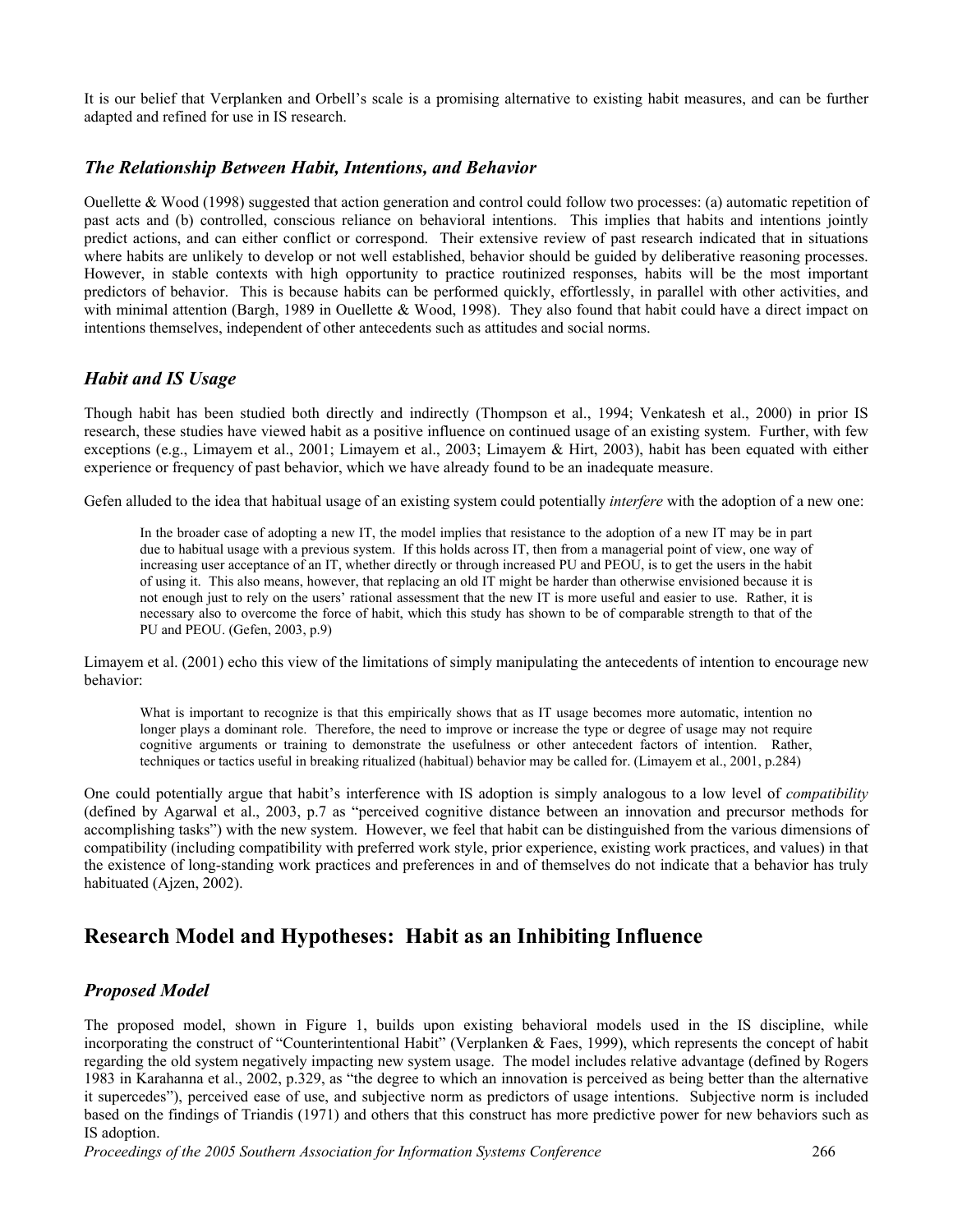

**Figure 1. Proposed Model**

Given that there is a plethora of prior empirical studies supporting the first four relationships (see Lee et al., 2003; Venkatesh et al., 2003 for a list of references), we posit them here for the sake of completeness:

- *H1: Relative advantage will be positively related to intention to use the new system.*
- *H2: Perceived ease of use will be positively related to intention to use the new system.*
- *H3: Subjective norm will be positively related to intention to use the new system.*
- *H4: Intention to use the new system will be positively related to new system usage.*

#### *Counterintentional Habit and New System Usage*

Previous IS studies have focused on providing a theoretical basis for including habit as a factor explaining continuance of an existing behavior (rather than as an inhibiting influence in predicting new behaviors). However, there is a widespread awareness that individuals' intentions can be overruled by habits when the latter are strongly ingrained in one's psyche.

The negative impact of habit has been associated with the theoretical concepts of *action slips* (Heckhausen & Beckmann, 1990; Betsch et al., 2004), *innovation dissonance* (Rogers & Shoemaker, 1971), *behavioral lock-in or inertia* (Barnes et. al., 2004), and *resistance to change* (see Hellriegel & Slocum, 2003). Even Fishbein & Ajzen, who in general have been resistant to incorporating the habit construct into either the theory of reasoned action or the theory of planned behavior, recognize the impact that habit may have on behavior, stating that "possible breakdown of the BI-B [behavioral intentionbehavior] relation may be due to a person's *habits*. Although a person may intend to perform one behavior, 'by force of habit' he may perform an alternative one" (Fishbein & Ajzen, 1975, p.371, as quoted in Wittenbraker et al., 1983).

Overcoming the power of a habit may take much conscious, deliberate effort. This is particularly true when the "bad" habit has immediate short-term rewards whereas the new behavior has long-term benefits that are more difficult to conceptualize in the present. According to Ouellette & Wood (1998),

When people's conscious intentions correspond to their habitual behavior, actions are likely to be cued directly by recurring features of the environment and to be relatively automatic. When intentions oppose habitual behavior, responses are likely to be directed by intentions only insofar as intentions are powerful enough to override the existing habits. New intentions need to be held with sufficient strength and implemented with sufficient skill to override wellpracticed behavior. Continued control over performance is necessary until the new response is established with greater potency than existing habits. The continued effort required to shift well-established behavior patterns is exemplified in the adage for weight control that the price of thinness is constant vigilance. (Ouellette & Wood, 1998, p.66)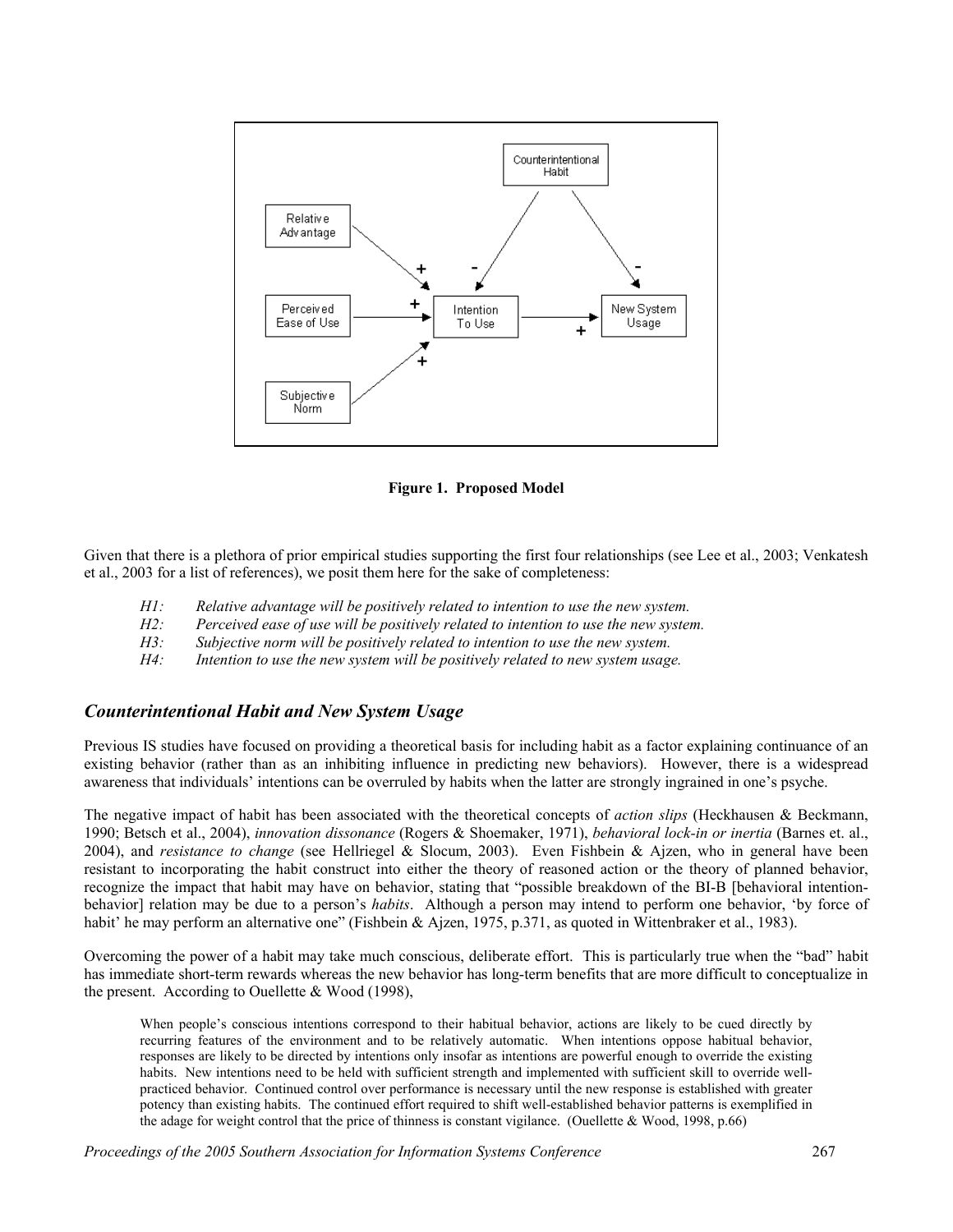Drawing from the views presented above, Verplanken & Faes (1999) presented *counterintentional habits* as an additional (negative) predictor of behavior. Following their findings, we expect that for individuals possessing a strong habit toward using the old IS for a particular task, the negative influence of habit on the new behavior may outweigh the positive influence of intentions. Thus we posit:

*H5: Habitual use of the old system will negatively affect new system usage.* 

#### *Habit's Impact on Intentions*

Habit may have a negative impact on intentions themselves as well as on actual behavior. In the IS discipline, Thompson et al. (1994) pointed out that users could have positive attitudes toward a system, or see benefits to using that system, but still not intend to use it; *or* they may have the intention to use it but don't. Rogers & Shoemaker (1971) referred to this phenomenon as "innovative dissonance," "situations where use (or nonuse) of an innovation is inconsistent with the individual's attitude towards the innovation" (Thompson et. al., 1994, p.173; see another example in Barnes et. al., 2004). Further evidence of how the influence of habit can outweigh that of both attitude and social norms in predicting intentions can be found in Ouellette & Wood (1998) and Gefen (2003). Therefore we posit:

*H6: Habitual use of the old system will negatively affect intention to use the new system.* 

## **Methodology**

Due to limitations in how the habit construct has been operationalized in past IS studies (see Table 1 in the Appendix for examples), as well as lingering questions concerning its proper dimensionality, we intend to use Verplanken & Orbell's (2003) Self-Report Habit Index as the basis for developing an improved measure tapping all facets of the habit domain. This new habit scale will undergo a rigorous series of validation tests before use.

Following scale development, we will test our research model in the context of a company on the verge of implementing a new business intelligence application, one which is intended to eventually replace the system currently in use, at least for certain tasks. Thus it is expected that both the old and new systems will be available to users throughout the time frame of the study. A survey will be administered to end users who are participating in the training program for the new system. The users will complete the habit portion of the questionnaire in regard to each goal-oriented task identified at the beginning of the study. They will also answer questions regarding their views of relative advantage, perceived ease of use, and subjective norm in regard to the new system, as well as their intention to use the new system, using well-established measures from the IS literature. Objective system usage information will be collected over several post-training intervals, for each task. Following data collection, structural equation modeling will be used to test the research model and hypotheses.

## **Discussion / Research Implications**

This study has several implications for the IS research community. First, it builds on existing social science research to create a better, more complete operationalization of the habit construct that can be used in many IS research contexts in the future. Second, it is significant in being the first study to specifically examine the role of habit as an inhibiting influence in an IS behavioral context. Thus it will provide us with a better understanding of the habit construct and how counterintentional habit forces can impact usage behavior. This may lead to further studies of other inhibiting influences in the context of IS adoption, acceptance, and usage. Future studies could explore interaction effects between these constructs and intentions (following Limayem et al., 2001), as well as investigate the role that individual differences such as age and experience may have as antecedents to habit development.

The study will also provide practitioners with important insights concerning the multifaceted nature of habit, and its role in inhibiting the adoption and use of IS tools that have been deemed important to their company's success. This improved understanding will enable managers to develop strategies for the specific purpose of breaking preexisting habits, through intervention strategies designed to trigger subconscious behavior change and encourage the development of the desired new usage habits. Future studies could investigate the role of implementation intentions (see Gollwitzer, 1993; Verplanken & Faes, 1999), changes of context (as described in Møller, 2003), and various other IS intervention strategies (see Jasperson et al., n.d.) in bringing about such change.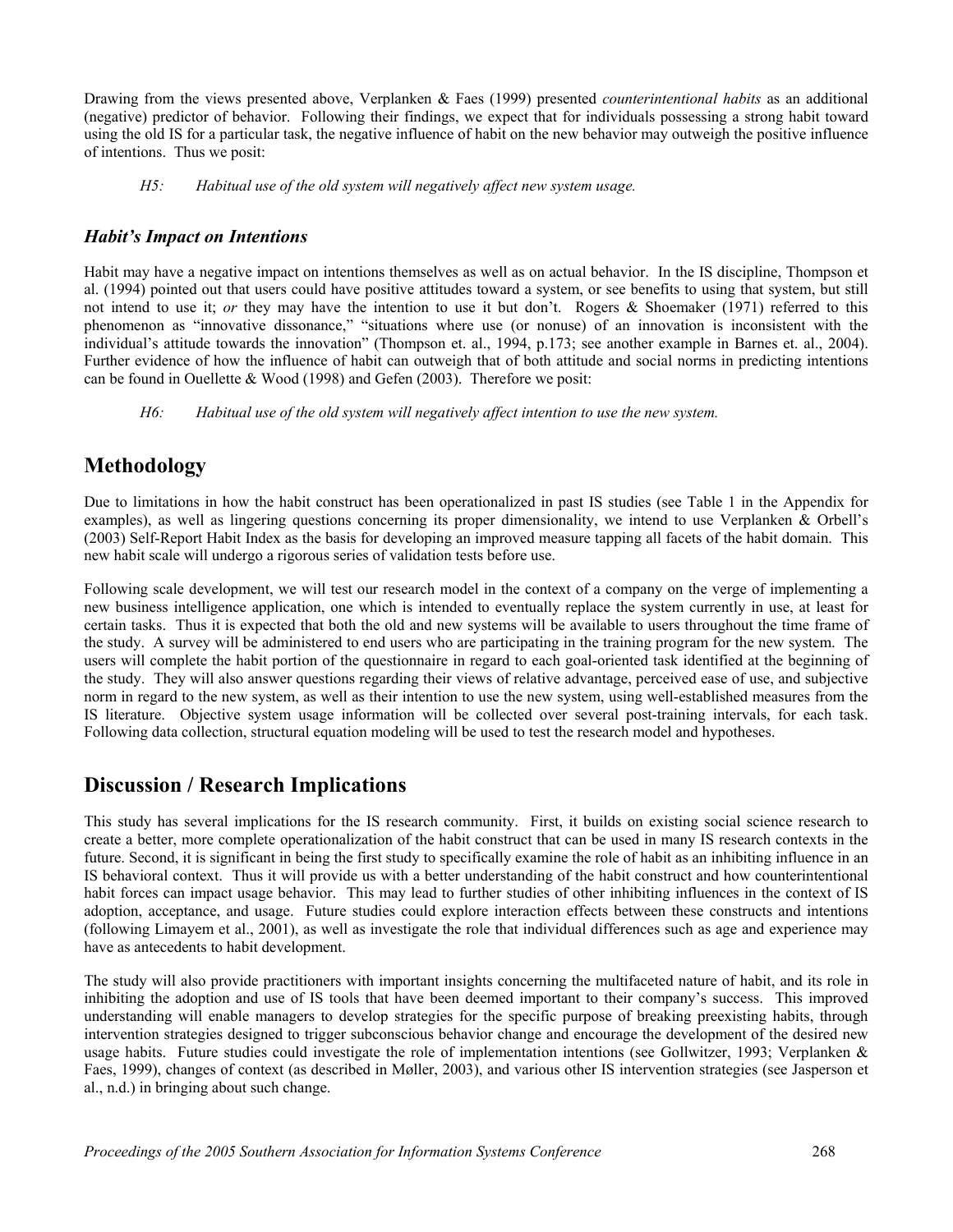#### **References**

- Agarwal, R., E. Karahanna, & C. Angst (2003). *Reconceptualizing Compatibility Beliefs in Technology Acceptance*. Manuscript submitted for publication.
- Ajzen, I. (2002). Residual Effects of Past on Later Behavior: Habituation and Reasoned Action Perspectives. *Personality and Social Psychology Review*, 6(2), 107-122.
- Ajzen, I. (1985). From Intentions to Actions: A Theory of Planned Behavior. In J. Kuhl & J. Beckmann (Eds.), *Action Control: From Cognition to Behavior* (pp.11-39). New York: Springer Verlag.
- Bargh, J. A. (1996). Automacity in social psychology. In E. T. Higgins & A. W. Kruglanski (Eds.), *Social psychology: Handbook of basic principles* (pp.169-183). New York: Guilford.
- Barnes, W., M. Gartland, & M. Stack (2004). Old Habits Die Hard: Path Dependency and Behavioral Lock-in. *Journal of Economic Issues*, 38(2), 371- 377.
- Betsch, T., S. Haberstroh, B. Molter, & A. Glockner (2004). Oops, I did it again relapse errors in routinized decision making. *Organizational Behavior and Human Decision Processes*, 93, 62-74.
- Davis, F. (1989). Perceived Usefulness, Perceived Ease of Use, and User Acceptance of Information Technology. *MIS Quarterly*, 13(3), 318-339.
- Gefen, D. (2003). TAM or Just Plain Habit: A Look at Experienced Online Shoppers. *Journal of End User Computing*, 15(3).
- Gollwitzer, P. M. (1993). Goal achievement: the role of intentions. *European Review of Social Psychology*, 4, 141-185.
- Hardcastle, V. G. (2003). Life at the borders: habits, addictions and self-control. *Journal of Experimental & Theoretical Artificial Intelligence*, 15, 243-253.
- Heckhausen, H. & J. Beckmann (1990). Intentional Action and Action Slips. *Psychological Review*, 97(1), 36-48.
- Hellriegel, D. & J. W. Slocum (2003). *Organizational Behavior*. Mason, OH: South-Western College Publishers.
- Jasperson, J., P. E. Carter, & R. W. Zmud. (n.d.). *A Comprehensive Review and Conceptualization of the Post-Adoptive Behaviors Associated with IT Applications*. Manuscript submitted for publication.
- Karahanna, E., M. Ahuja, M. Srite, & J. Galvin (2002). Individual differences and relative advantage: the case of GSS. *Decision Support Systems*, 32, 327-341.
- Klockner, C. A., E. Matthies, & M. Hunecke (2003). Problems of Operationalizing Habits and Integrating Habits in Normative Decision-Making Models. *Journal of Applied Social Psychology*, 33(2), 396-417.
- Lee, Y., K. A. Kozar, & K. R. T. Larsen (2003). The Technology Acceptance Model: Past, Present, and Future. *Communications of the Association for Information Systems*, 12(50), 752-780.
- Limayem, M., C. M. K. Cheung, & G. W. W. Chan (2003). Explaining Information Systems Adoption and Post-Adoption: Toward an Integrative Model. *Proceedings of the 24th International Conference on Information Systems*.
- Limayem, M. & S. G. Hirt (2003). Force of Habit and Information Systems Usage: Theory and Initial Validation. *Journal of the Association for Information Systems*, 4(3), 65-97.
- Limayem, M., S. G. Hirt, & C. M. K. Cheung (2003). Habit in the Context of IS Continuance: Theory Extension and Scale Development. *Proceedings of the 11th European Conference on Information Systems*.
- Limayem, M., S. G. Hirt, & W. W. Chin (2001). Intention Does Not Always Matter: The Contingent Role of Habit on IT Usage Behavior. *The 9th European Conference on Information Systems*, 274-286.
- Møller, B. (2003). *Travel Mode Choice as Habitual Behavior: A Review of the Literature*. Department of Marketing, Aarhus School of Business Working Paper 02-1.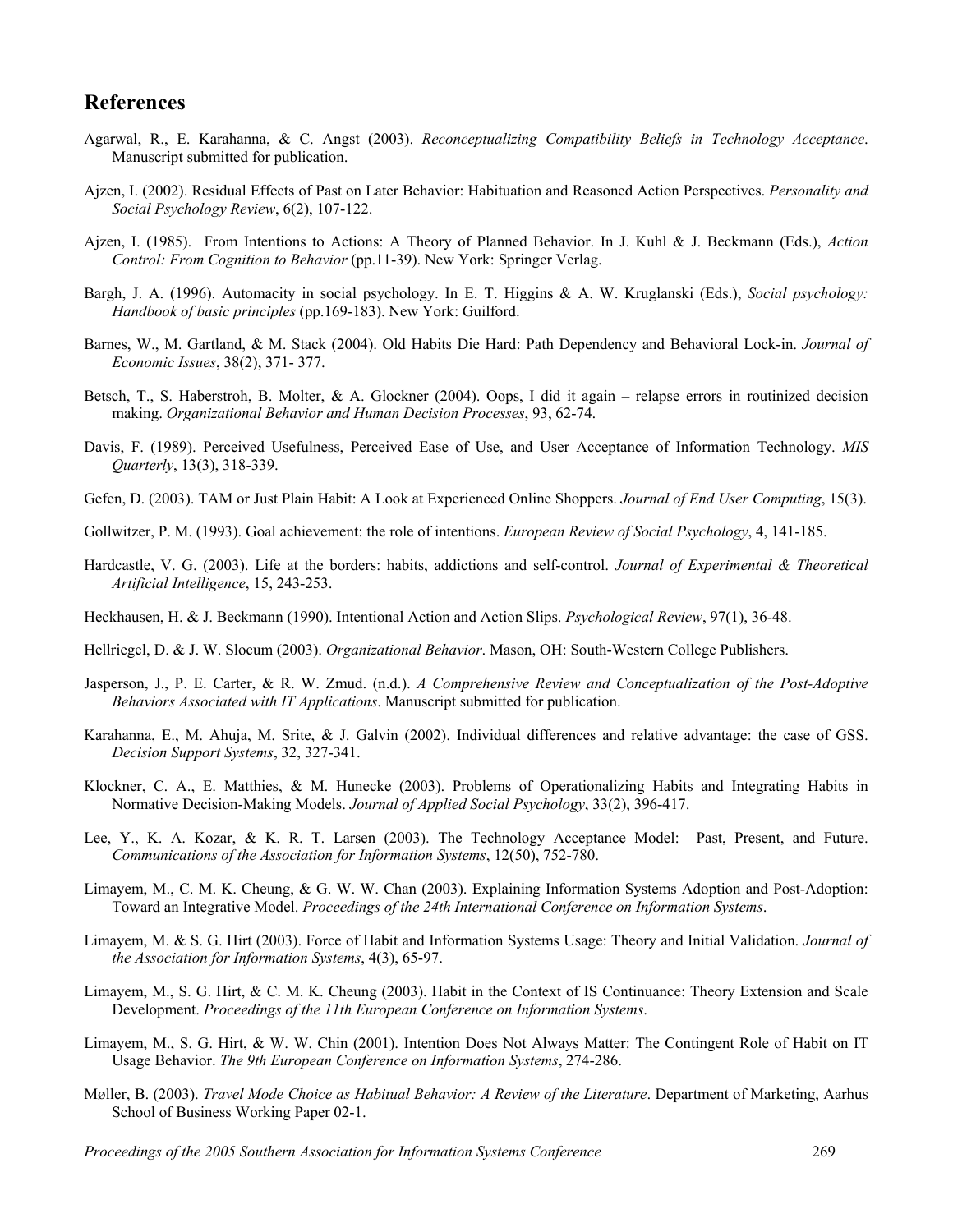- Moore, G. C. & Benbasat, I (1991). Development of an Instrument to Measure the Perceptions of Adopting an Information Technology Innovation*. Information Systems Research*, 2, 192-222.
- Ouellette, J. A. & W. Wood (1998). Habit and Intention in Everyday Life: The Multiple Processes by Which Past Behavior Predicts Future Behavior. *Psychology Bulletin*, 124(1), 54-74.
- Rogers, E. M. & F. F. Shoemaker (1971). *Communication of Innovations: A Cross-Cultural Approach*. NY: The Free Press.
- Thompson, R. L., C. A. Higgins, & J. M. Howell (1994). Influence of Experience on Personal Computer Utilization: Testing a Conceptual Model. *Journal of Management Information Systems*, 11(1), 167-187.
- Triandis, H. C. (1980). Values, Attitudes, and Interpersonal Behavior. In H. E. Howe, Jr. & M. M. Page (Eds.), *Nebraska Symposium on Motivation, 1979: Beliefs, Attitudes, and Values* (pp.195-259). Lincoln, NE: Univ. of Nebraska Press.
- Triandis, H. C. (1977). *Interpersonal Behavior*. Monterey, CA: Brooks/Cole.
- Venkatesh, V., M. G. Morris, G. B. Davis, & F. B. Davis (2003). User Acceptance of Information Technology: Toward a Unified View. *MIS Quarterly*, 27(3), 425-478.
- Venkatesh, V., M. G. Morris, & P. L. Ackerman (2000). A Longitudinal Field Investigation of Gender Differences in Individual Technology Adoption Decision-Making Processes. *Organizational Behavior and Human Decision Processes*, 83(1), 33-60.
- Verplanken, B. & S. Faes (1999). Good intentions, bad habits, and effects of forming implementation intentions on healthy eating. *European Journal of Social Psychology*, 29, 591-604.
- Verplanken, B. & S. Orbell (2003). Reflections on Past Behavior: A Self-Report Index of Habit Strength. *Journal of Applied Social Psychology*, 33(6), 1313-1330.
- Verplanken, B., H. Aarts, & A. Van Knippenberg (1997). Habit, Information Acquisition, and the Process of Making Travel Mode Choices. *European Journal of Social Psychology*, 27, 539-560.
- Wittenbraker, J., B. L. Gibbs, & L. R. Kahle (1983). Seat Belt Attitudes, Habits, and Behaviors: An Adaptive Amendment to the Fishbein Model. *Journal of Applied Social Psychology*, 13(5), 406-421.
- Wood, W. & J. M. Quinn. (2002). Habits in Everyday Life: Thought, Emotion, and Action. *Journal of Personality and Social Psychology*, 83(6), 1281-1297.

## **Appendix**

| Author                       | <b>Comments</b>                                                                                                                                                                                                                             | <b>Scale</b>                                                                                                                                                                                                                                              |
|------------------------------|---------------------------------------------------------------------------------------------------------------------------------------------------------------------------------------------------------------------------------------------|-----------------------------------------------------------------------------------------------------------------------------------------------------------------------------------------------------------------------------------------------------------|
| Gefen (2003)                 | Items were worded "to deal with the<br>users' overall previous pattern of<br>tendency and preference;" measured<br>via a 7-point Likert scale.                                                                                              | "This is where I usually go to buy CDs/books."<br>1.<br>"This is my preferred online CDs/books vendor."<br>2.<br>"When I need to buy CDs/books online, this is where I go<br>$3_{-}$<br>first."<br>"I often buy CDs/books online from this vendor."<br>4. |
| Limayem $&$<br>Hirt $(2003)$ | Five reflective items aimed at<br>measuring the extent to which the<br>act of using a particular IS had<br>become automatic for the<br>respondent; measured on a 5-point<br>Likert scale $(1 =$ strongly disagree,<br>$5 =$ strongly agree) | "The use of WebBoard has become a habit for me."<br>"I am addicted to using WebBoard."<br>2.<br>"I must use WebBoard."<br>$\mathcal{E}$<br>"I don't even think twice before using WebBoard."<br>4.<br>"Using WebBoard has become natural for me."<br>5.   |

**Table 1. Previously Used Self-Report Habit Scales**